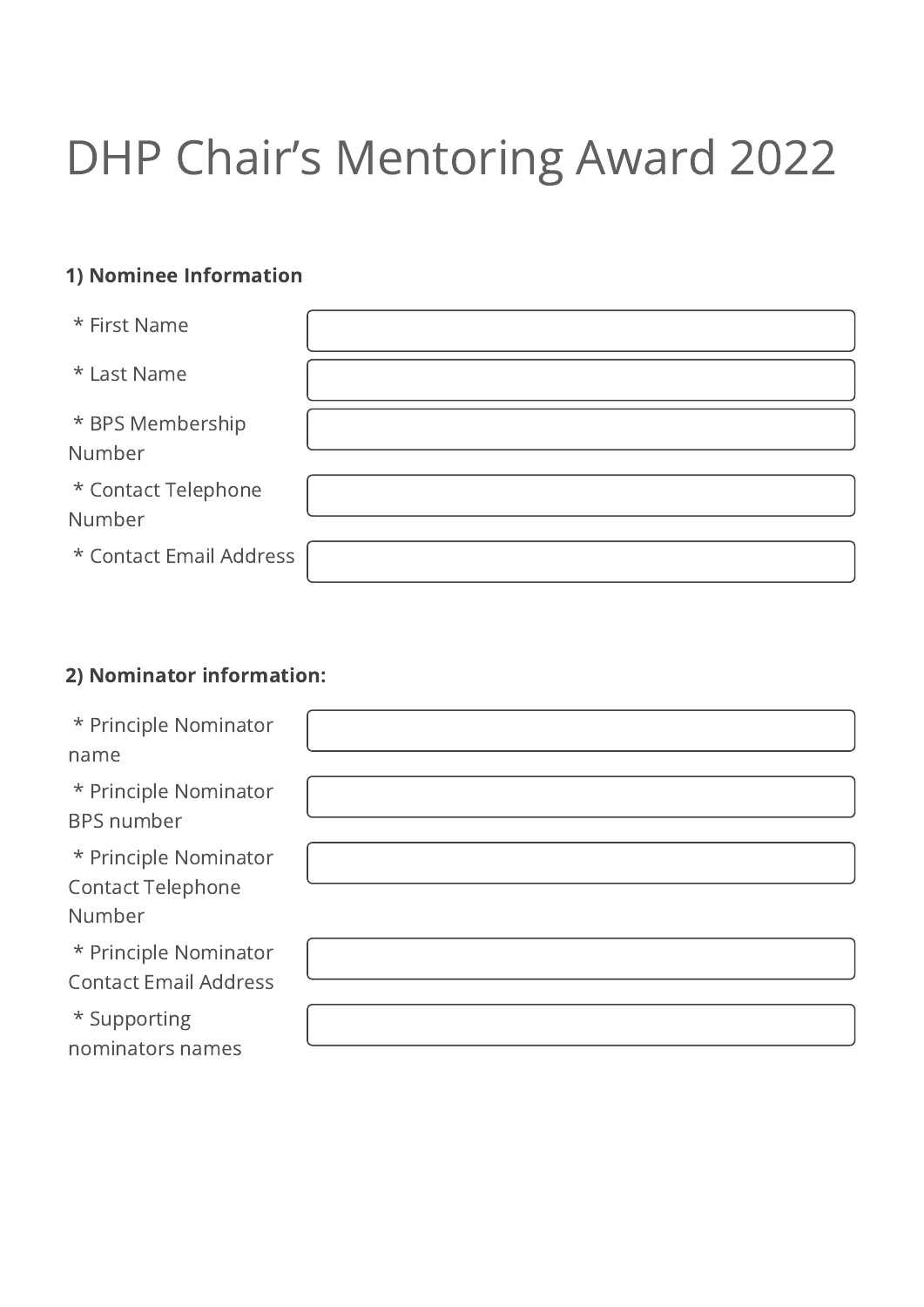3) \* Please provide a letter of nomination that identifies the nominee, the individual(s) making the nomination, the time period of mentorship and an overview of the reason for nomination detailing mentoring activities (max 500 words)



0/4000

4) \* Please provide a copy of the nominee's curriculum vitae in a form published or authorised by the candidate with all personal/confidential information removed.

Select files... | and the set of the select files here to upload

By uploading this file, I confirm that the uploaded file does not have illegal content, and that my sharing the file does not infringe a third party's rights.

Letters of support will be shared with the nominee and publicly following the process and should include:

1. Specific examples where the mentor/mentee remained involved in your professional development or on an ongoing basis after your relationship started.

2. How they handle stress or setbacks involving mentees.

3. How valuable you have found your relationship with your mentor to be.

4. How they intervened to help you make specific decisions regarding your academic or career path, or offered counsel in specific situations.

5. How you were able to incorporate their feedback or advice in meaningful ways, or any personal growth you saw during your relationship.

Letters of nomination and letters of support should not include any information that is